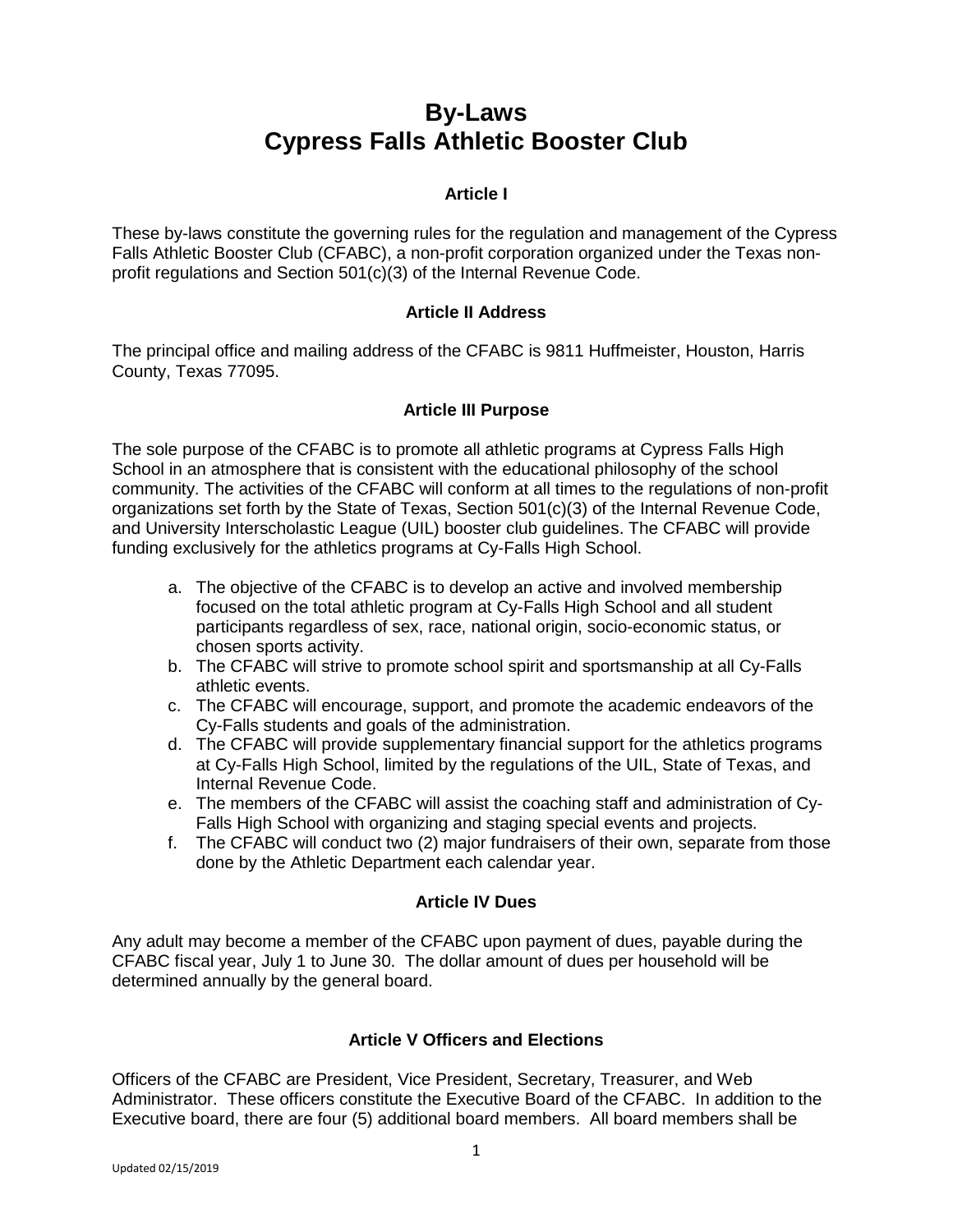elected to two (2) year terms by a majority vote of the general membership present at the time of the election. Nominations for the open board positions shall be accepted by the Executive board one month prior to the last general membership meeting of the academic year when voting by written ballots shall be held. New officers assume their duties at the beginning of the CFABC fiscal year (July 1).

- a. Qualifications for all board positions are: paid membership by June  $30<sup>th</sup>$  (must be a paid member to assume duties of office on July 1), age of majority (18), and be a parent or legal guardian of a current or past Cy-Falls High School athlete.
- b. The president, vice president, and treasurer possess the authority to bind the CFABC contractually with the signatures of two of the three individuals holding those positions.
- c. All board members are volunteers and will not be paid any compensation for their services rendered to CFABC.
- d. All board members shall be in good standing with the CFABC and CFISD.

# **Article VI Conflict of Interest**

The purpose of this conflict of interest policy is to protect this tax-exempt corporation's interest when contemplating entering into a transaction or arrangement that might benefit the private interest of an officer or member. This policy will supplement, but not replace, any applicable state and federal laws governing conflict of interest applicable to non-profit organizations. No part of the net earnings of the CFABC shall be distributed to its members, officers, or other private persons except when authorized, and found to be free of conflict, to pay reasonable compensation for services rendered the CFABC.

- a. Any board member or general member with a financial interest, directly or indirectly through their business or family member, in a transaction pending before the CFABC may, but not necessarily, have a conflict of interest if the Executive board decides there is a conflict.
- b. A duty to disclose exists when any member or board member has a financial interest. This interest must be disclosed to the CFABC Executive board.
- c. Following disclosure of all applicable information, the person with the potential conflict must leave the meeting allowing for discussion and a determination by the general board as to whether an insurmountable conflict exists.
- d. After exercising due diligence investigating the possible conflict and alternative options for proceeding with the transaction, the general board shall vote on whether to allow the transaction to be concluded.

Violations of the conflict of interest disclosure rules may result in removal from the CFABC following the procedures in Art. VII.

# **Article VII Board Removal/Resignation/Replacement**

Any board member may be removed by a 2/3 vote of the board at any time, for reasons that could include neglect of duties, illegal activity, improper conduct, etc. Such removal would be effective immediately.

1. The process for removal begins with a written complaint filed with the Executive board.

2. A special meeting of the Executive board will then be convened, a quorum required, and proper notice given.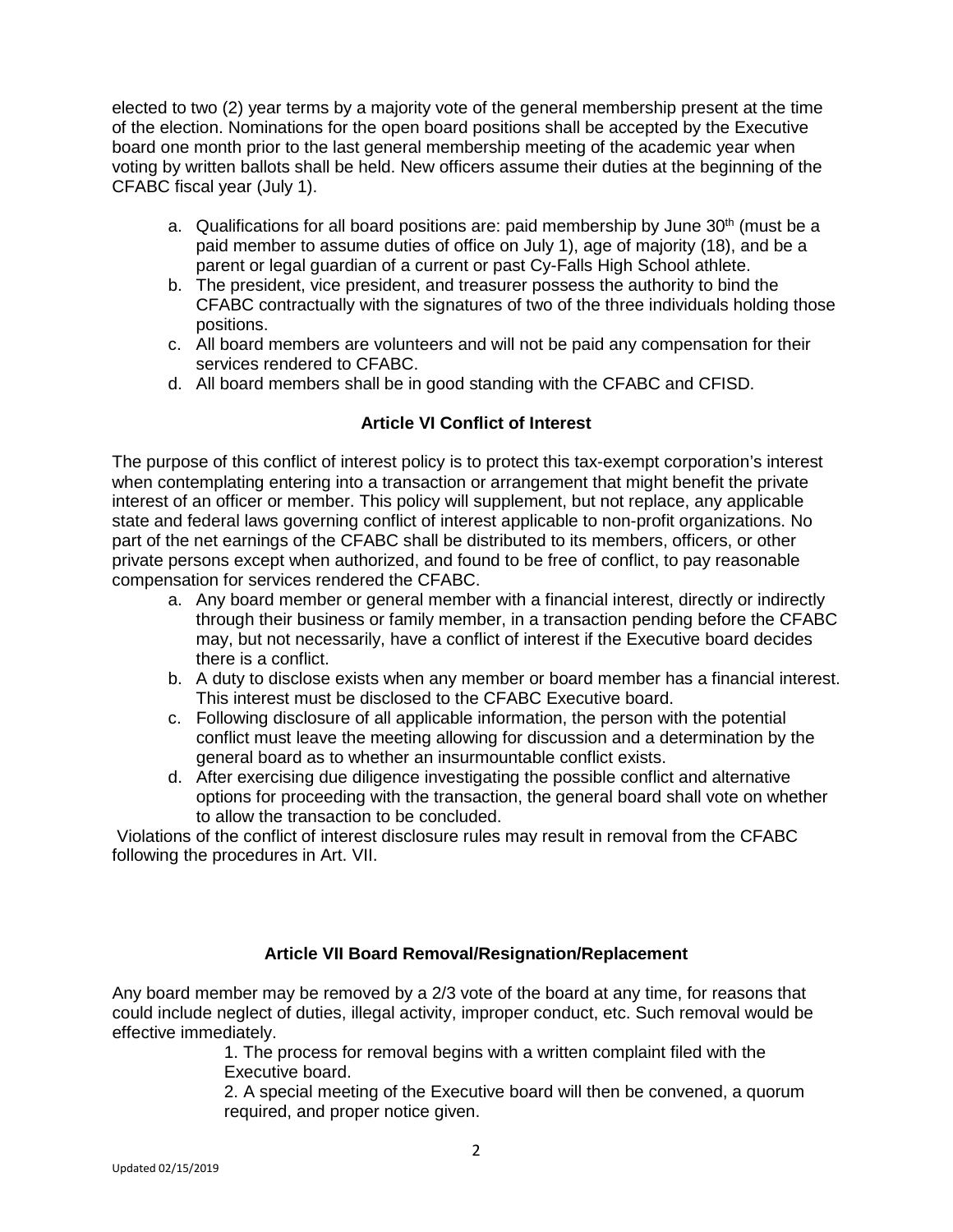3. The member at issue will be afforded an opportunity to answer to the complaint.

4. The board will vote.

5. The ousted member may appeal the decision in writing to the CFABC general board, if the written appeal request is made within 10 days of the Executive board vote.

6. The ousted member may address the general board at the next regularly scheduled meeting. Member with issue will remain removed until the next board meeting. No emergency meeting will be called.

7. A majority vote of the general board will either affirm or reject the Executive board decision.

8. If rejected, the ousted member is restored to all rights and privileges of membership.

- a. Any board member may resign at any time by giving written notice to the board. Such resignation shall take effect at the date of receipt of such notice or on the date specified in the notice.
- b. A vacancy occurring on the board shall be filled by a majority vote of the board with the replacement serving until the end of the original term. If the vacancy is due to a forced removal and the ousted member is appealing the decision, the position will remain open until the conclusion of the appeal process as defined in Art. VII(a).

# **Article VIII Duties of officers**

### President

- a. Preside at all board meetings and general membership meetings following Roberts Rules of Order unless otherwise agreed.
- b. Appoint committee chairpersons and serve as an ex-officio member of all committees.
- c. Sign for bank withdrawals and expenditures of CFABC.
- d. Authorize spending up to \$500 of CFABC funds in an emergency without prior consent of the general board.
- e. Assist with preparation of the fiscal year budget.
- f. Maintain communication between the CFABC and the Cy-Falls athletic director or his/her designated representative.
- g. Be familiar with and conduct all business within the framework of the UIL guidelines for booster clubs.
- h. Perform any other duties deemed necessary.

#### Vice President

- a. Perform all duties of the president in his/her absence or at his/her request.
- b. Serve as chair or ex-officio member of committees as assigned by the president.
- c. Assist with the preparation of the fiscal year budget.
- d. Oversee an annual evaluation of the CFABC by-laws and update as necessary.
- e. Perform any other duties deemed necessary.

#### **Secretary**

- a. Keep minutes of all GMM, special, and general board meetings.
- b. Maintain a written file of the minutes, necessary back up materials, and current bylaws in the principal's office at Cy-Falls High School
- c. Maintain membership list, attendance records, and member contact information.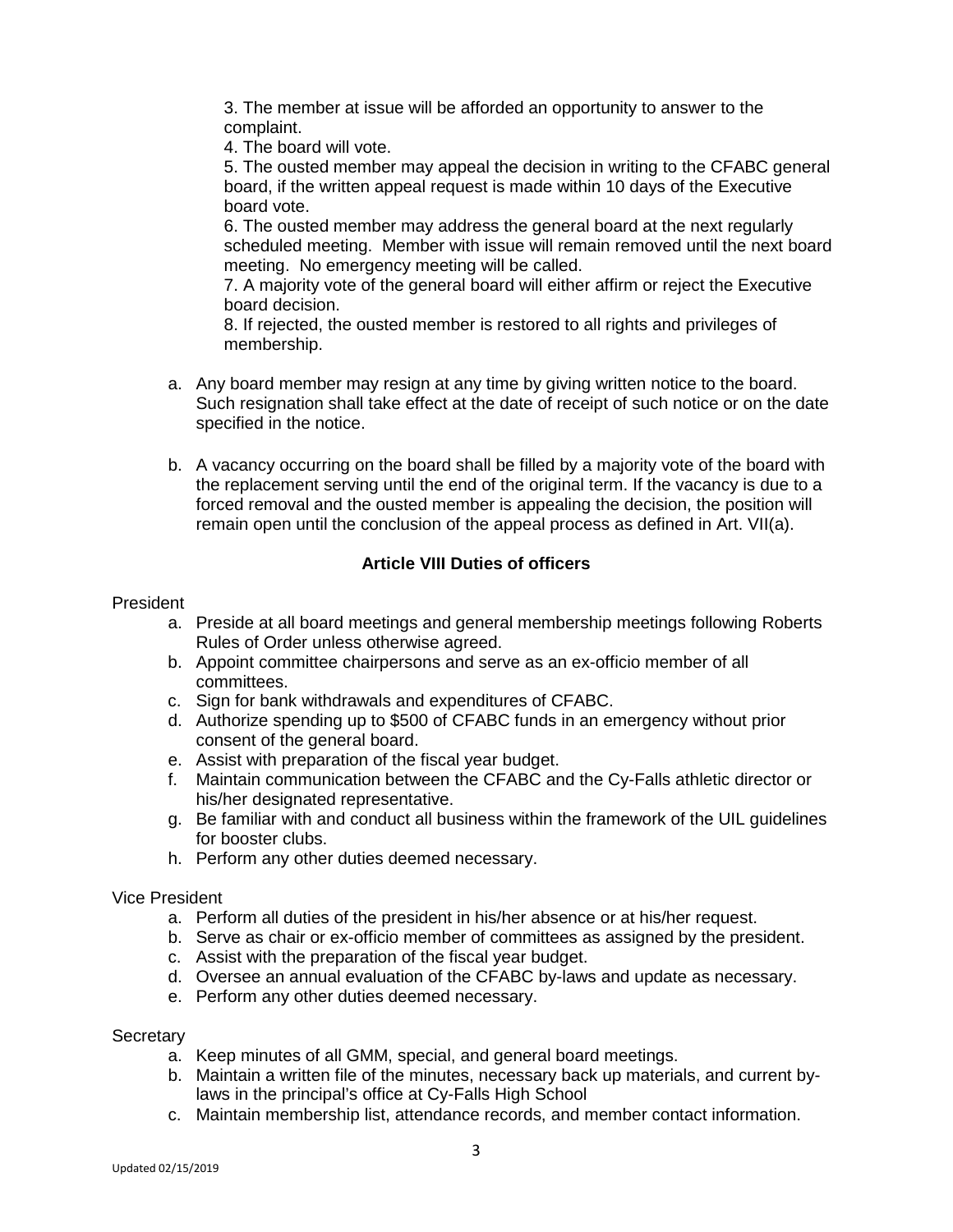- d. Prepare agendas for both general board meetings and general membership meetings.
- e. Conduct such correspondence as is necessary
- f. Give meeting notices to general board members and general membership as is required in Art. XIII
- g. Distribute minutes to general membership following each meeting within 14 days of the meeting. Ensure minutes are shared on CFABC website.
- h. Perform any other duties deemed necessary.

#### **Treasurer**

- a. Receive all money collected by the CFABC and committees.
- b. Maintain a complete set of financial books following generally acceptable accounting practices.
- c. Sign as treasurer, with co-signature of president or vice president, on any expenditures or withdrawals of the CFABC funds.
- d. Present monthly financial statements to the Executive board.
- e. Present quarterly financial summaries at the general membership meetings.
- f. Submit the monthly and quarterly financial statements to the Cy-Falls High School principal's office.
- g. Oversee an annual, year-end financial audit.
- h. Present financial audit to general membership at the first meeting of the following fiscal year.
- i. Prepare, maintain, and submit all required federal and state tax filings.
- j. Maintain signature documentation at all necessary financial institutions.
- k. Assist in the preparation of the annual budget.
- l. Perform any other duties deemed necessary.

#### Web Admin

- a. Maintain website and technology for the CFABC.
- b. Ensure that web site, hardware and software are operating correctly.
- c. Design the website, generate and update web pages when needed.
- d. Maintain payment-processing software which includes Square and Paypal for boutique and online store.
- e. Admin for CFABC email accounts and all social media accounts.
- f. Assist all committees with any technology issues.
- g. Perform any other duties deemed necessary.

#### Boutique Chair

- a. In charge of all things concerning Boutique and Spirit item sales.
- b. Assist in the preparation of the annual boutique budget.
- c. Vote on all expenditures of the CFABC.
- d. Assist and participate in all CFABC fundraisers.
- e. Attend monthly general board meetings (2<sup>nd</sup> Monday of each month) and all General Membership Meetings (once per quarter).
- f. Perform any other duties deemed necessary.

#### Concessions Chair

- a. In charge of all things concerning Concessions.
- b. Assist in the preparation of the annual concessions budget.
- c. Vote on all expenditures of the CFABC.
- d. Assist and participate in all CFABC fundraisers.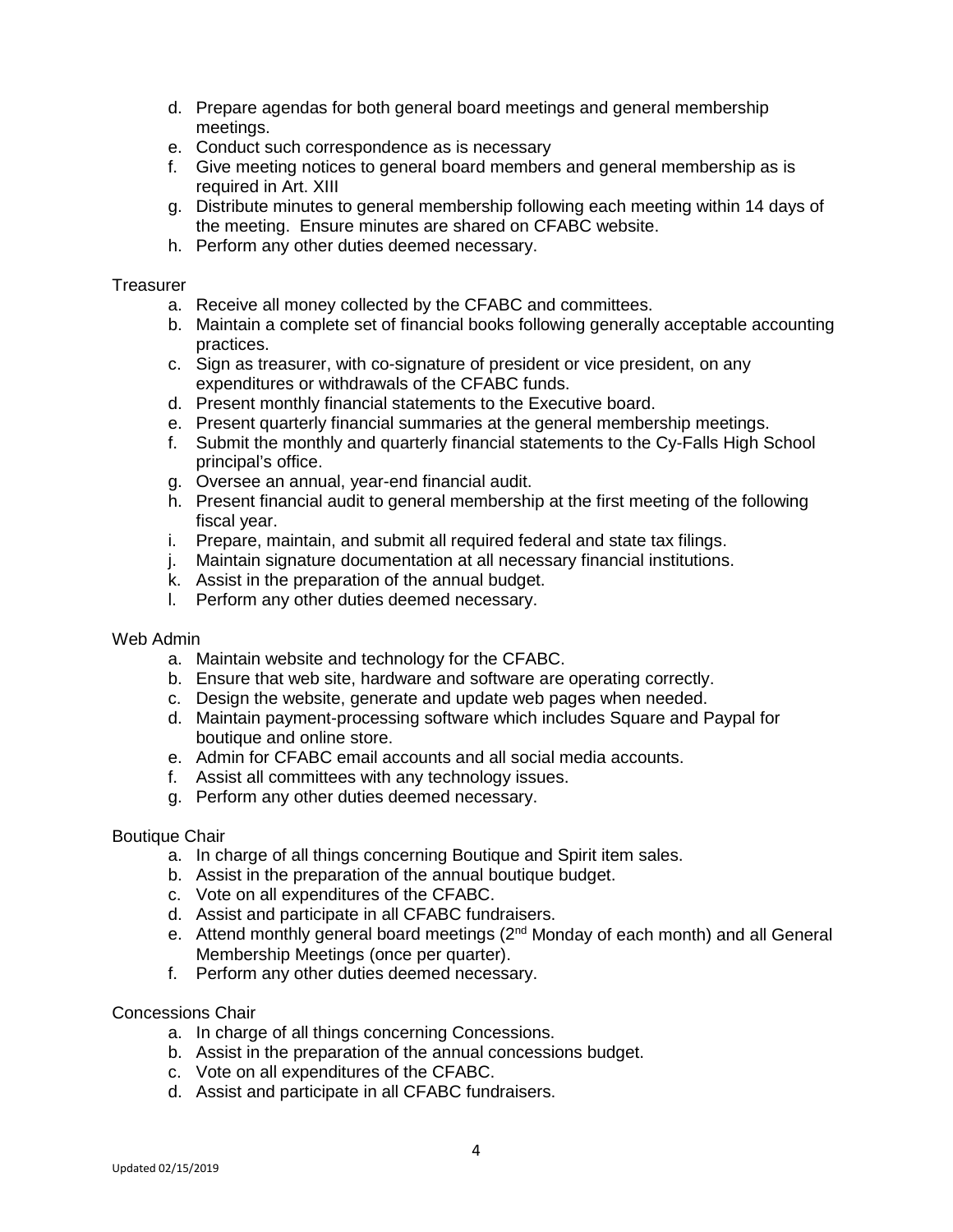- e. Attend monthly general board meetings (2<sup>nd</sup> Monday of each month) and all General Membership Meetings (once per quarter).
- f. Perform any other duties deemed necessary.

#### Concessions Co-Chair

- a. Works with the Concessions Chair about all things concerning Concessions.
- b. Assist in the preparation of the annual concessions budget.
- c. Vote on all expenditures of the CFABC.
- d. Assist and participate in all CFABC fundraisers.
- e. Attend monthly general board meetings  $(2^{nd}$  Monday of each month) and all General Membership Meetings (once per quarter).
- f. Perform any other duties deemed necessary.

#### Fundraising Chair

- a. In charge of all things concerning Fundraising.
- b. Assist in the preparation of the annual fundraising budget.
- c. Vote on all expenditures of the CFABC.
- d. Assist and participate in all CFABC fundraisers.
- e. Attend monthly general board meetings (2<sup>nd</sup> Monday of each month) and all General Membership Meetings (once per quarter).
- f. Perform any other duties deemed necessary.

#### Membership Chair

- a. In charge of all things concerning Membership.
- b. Assist in the preparation of the annual membership budget.
- c. Vote on all expenditures of the CFABC.
- d. Assist and participate in all CFABC fundraisers.
- e. Attend monthly general board meetings (2<sup>nd</sup> Monday of each month) and all General Membership Meetings (once per quarter).
- f. Perform any other duties deemed necessary.

# **Article IX Administrative Liaison**

The athletic director/coordinator of the Cy-Falls athletics program, or coach appointed in his/her stead, will serve as an advisor to the CFABC. This administrator will be responsible for working collectively with all coaches and the CFABC.

#### **Article X Members**

Each paid household is entitled to vote, one vote per household, on all business put to the general membership. Paid members may also nominate officers. Members are eligible to serve as CFABC committee chairs and committee members.

#### **Article XI Committees**

Committees, both standing and ad hoc, will be established by the CFABC Executive board as needed. Committee chairs, the purpose of the committee, and duration will be determined by the Executive board. Board members are eligible to chair and serve on committees, although it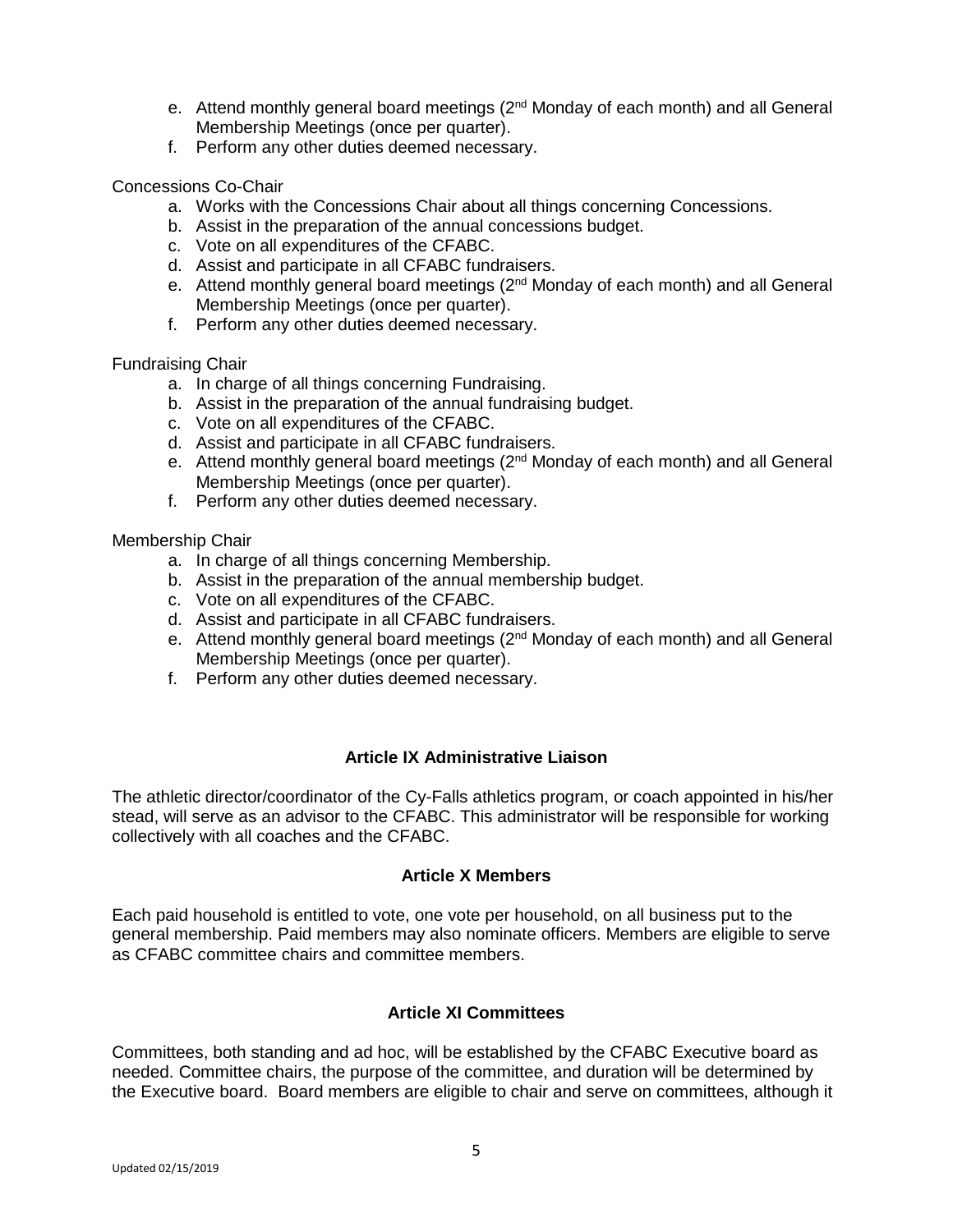is preferable that non-board members serve as chairpersons. Committee chairpersons will recruit committee members, lead the committee, and report to the Executive board.

# **Article XII Budget**

A new budget must be approved by the general board by June 30 for the following year which begins

July 1.

# **Article XIII Policies and Procedures**

The CFABC shall maintain a separate "Policies and Procedures Guidelines" document to detail the guidelines with respect to funding requests like state championship rings, including approval, disbursement, and financial aid criteria. This policy also covers proper money handling procedures and other areas of the CFABC. The "Policies and Procedures Guidelines" shall serve as a guide and may be changed or revoked by a decision of the Executive board.

# **Article XIV Meetings**

General board meetings:

- a. Board meetings shall be held on a date selected by the Executive Board at the beginning of their term.
- b. A quorum (six members) is necessary for any business to be conducted.
- c. Meetings shall be conducted following Roberts Rules of Order and adhering to the UIL guidelines.
- d. A majority vote is needed for approval of all pending business (except as defined in Art.  $XII(a)$ ).
- e. Special meetings may be called by the president or at the request of two board members with seven (7) days' notice required.
- f. Meetings will be held at Cy-Falls High School unless notice given otherwise.

General membership meetings:

- a. General membership meetings will be conducted quarterly unless timely notice is given otherwise.
- b. Dates for the quarterly meetings will be proposed annually by the president at the last general membership meeting of the preceding year.
- c. The secretary will send notice of quarterly meetings not less than ten (10) days in advance.
- d. The meetings will be conducted following Roberts Rules of Order and adhering to UIL quidelines.
- e. Paid members will be eligible to speak and vote on all business presented to the general membership.
- f. Members present at the duly called meeting will constitute a quorum.
- g. Special meetings may be called by the president or at the request of two board members with ten (10) days' notice required to the general membership.
- h. Meetings will be held at Cy-Falls High School.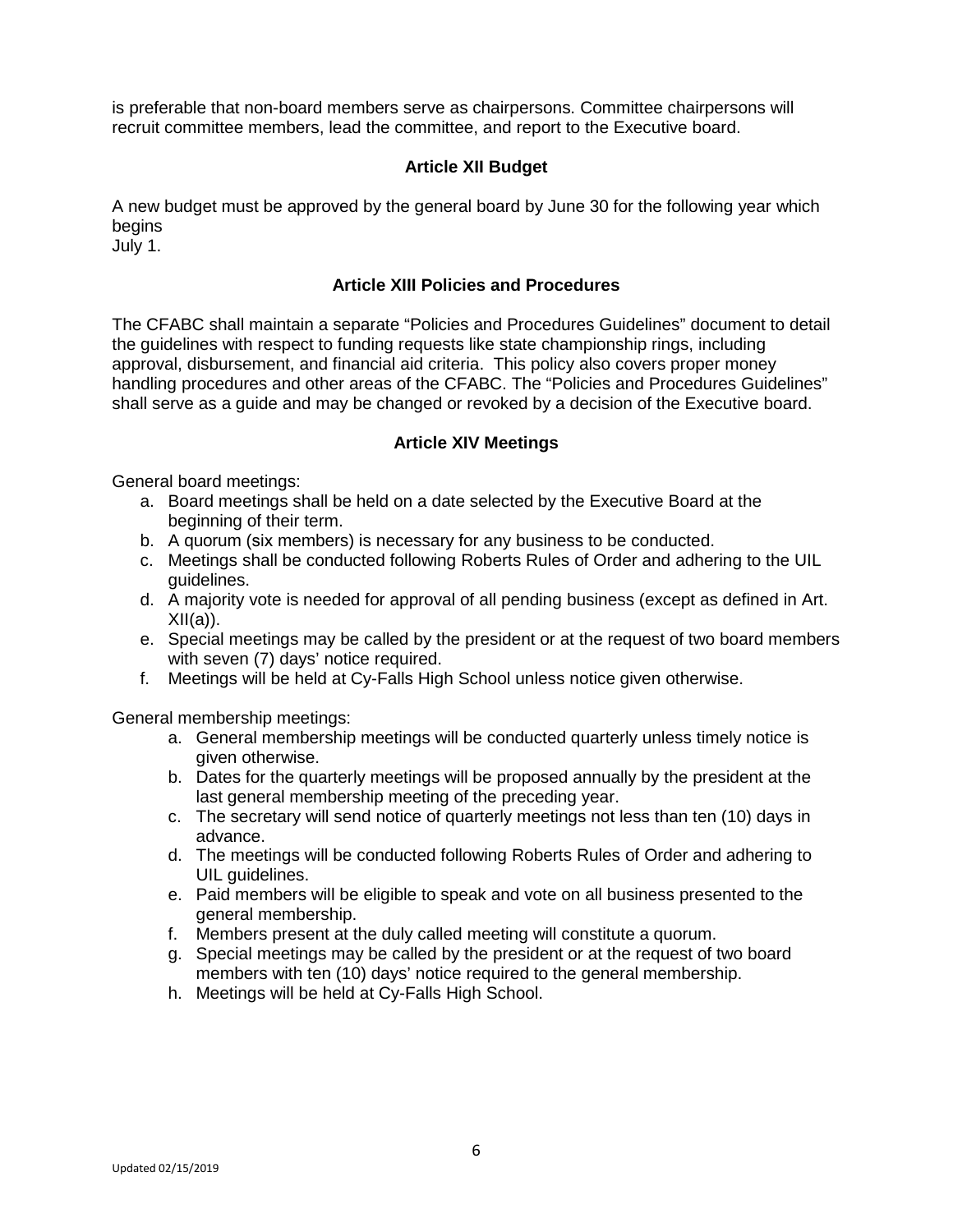### **Article XV Adopting by-laws**

These by-laws were duly adopted by a majority vote at a regularly scheduled meeting of the CFABC general board on February 13, 2019.

#### **Article XVI Amending by-laws**

The by-laws of the CFABC may be amended by a majority vote of the general board. Proposed amendments must be submitted in writing and distributed to all general board members at least seven (7) days in advance of the next regularly scheduled meeting. At a duly called meeting of the general board, attended by a quorum, a majority vote is required to amend the by-laws. All amendments must comply with the laws of the State of Texas, regulations of the Internal Revenue Code, and UIL guidelines and CFABC rules.

#### **Article XVII O&D insurance**

The CFABC must purchase and maintain officer's insurance for members of the Executive board.

### **Article XVIII Dissolution of CFABC**

Upon dissolution of the CFABC, all assets remaining after payment, or provision for payment, of all debts and liabilities shall be distributed for one or more exempt purposes within the meaning of Section 501(c)(3) of the Internal Revenue Code or shall be distributed to the federal government, or to a state or local government, for a public purpose. Such distribution shall be made in accordance with all applicable provisions of the laws of this state.